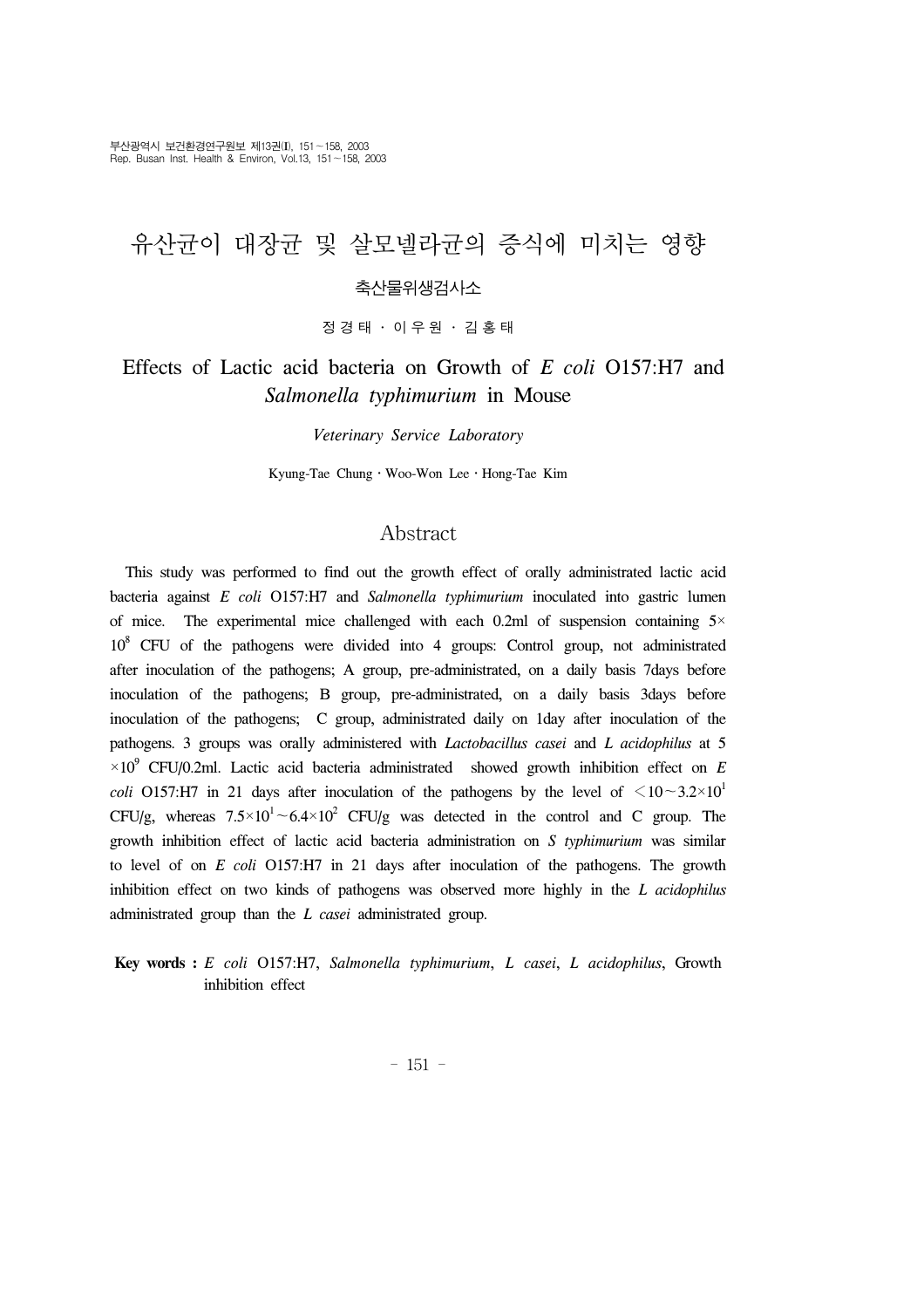## Ⅰ. 서 론

 *Salmonella*속 균과 *E. coli* O157:H7은 사 람에서 식중독 및 장염을 일으키는 대표 적인 병원체로 알려져 있다. 1) *Salmonella*속 균은 자연계에 널리 분포되어 거의 모든 척추동물에서 분리되며, 사람을 비롯한 많 은 종류의 동물에서 각종 질병의 원인이 된다.<sup>2)</sup> 이 속균의 보균동물이 사람에 대 한 감염원이 되고 있어 환경이나 오염된 식품을 통하여 식중독을 일으키므로 공중 보건상 대단히 중요시되고 있다.<sup>3,4,5)</sup> *Salmonella* 감염증은 설사, 쇠약, 발열 및 패혈증 등을 일으키는 전신성 질병이며 몇몇 숙주 특이성이 있는 균종을 제외하 고는 거의 모든 포유동물에 감염을 일으 키는 인수공통전염병이다.

 *E. coli* O157:H7은 1982년 미국에서 hamburger patty에서 본 균에 의한 식중독이 처음 보고된 이래 북미, 남미, 유럽, 남아프 리카, 호주 등 세계 각국에서 문제 시되고 있는 바 근년에는 일본에서 폭발적으로 환 자가 발생한 바 있다. *E. coli* O157:H7은 오 염된 식품을 통하여 감염되며, 특히 분쇄한 쇠고기가 주요 오염원으로 작용하고 있 다. 6,7,8) verotoxin 또는 siga-like toxin(SLT)을 산생하여 사람에게 강한 병원성을 나타내 어 용혈성 요독증후군(HUS), 9,10) 출혈성 결 장염(HC),10,11) 혈전성 혈소판 감소성 자반 병 $(TTP)^{6}$ 을 일으킨다.

 유산균은 위장에서의 위산분비를 감소 시키고 소화액의 분비를 촉진하여 섭취된

음식물의 흡수를 돕는다. 특히 유산균중 위산이나 담즙산에 사멸되지 않고 장내로 도달한 유산균은 장내의 유용균의 증식을 촉진하고 장내 유해균의 증식을 억제하여 정장작용과 노화방지에 도움이 되며 혈중 콜레스테롤량을 저하시켜 각종 질병에 대 한 저항효과까지 나타내는 것으로 알려져 있다. 12,13) 유산균은 장점막에서 병원성 세 균이 정착하는 것을 경쟁적으로 저지시키 거나 장관내 pH를 산성으로 저하시키므로 써 세규의 발육을 억제시킬 뿐 아니라<sup>14)</sup> 대장균이 생성한 엔테로톡신을 중화시키 거나, 병원성 세균에 유해한 항균성 물질 을 생성하는 것으로 알려져 있다. 15) 유산 균은 소화기장관내 정상상재균중 다수를 차지하는 균종으로 Methnikoff<sup>16</sup>는 소화기 장관내에 적정수의 유산균을 정착시킴으 로써 여러 부패균에 의한 독성대사물이 숙주에 끼치는 해로운 영향을 줄일 수 있 다고 보고한 이래 소화기질환 환자에게 유산균제제를 투여하여 장관점막에 정착 시킴으로써 치료에 보조 역할을 담당케하 려는 시도가 있어왔다. Tramer,<sup>17)</sup> Shahani 와 Ayebo,12) Sandine18)은 유산균 발효유가 위장장애, 간장질환, 신염, 하리, 대장염, 식욕부진에 효과가 있을 뿐만 아니라 병 원성 세균의 억제, 소화흡수의 촉진, 간장 기능의 촉진 등에 좋다고 보고하였다. 또 한 Bogdanov  $\frac{1}{6}$ , Reddy 등,  $\frac{20}{6}$  Farmer 등 21)은 복수암세포와 육종세포를 이식한 마 우스에 유산균 발효유를 투여한 결과 암 세포의 증식억제 작용이 있었다고 보고하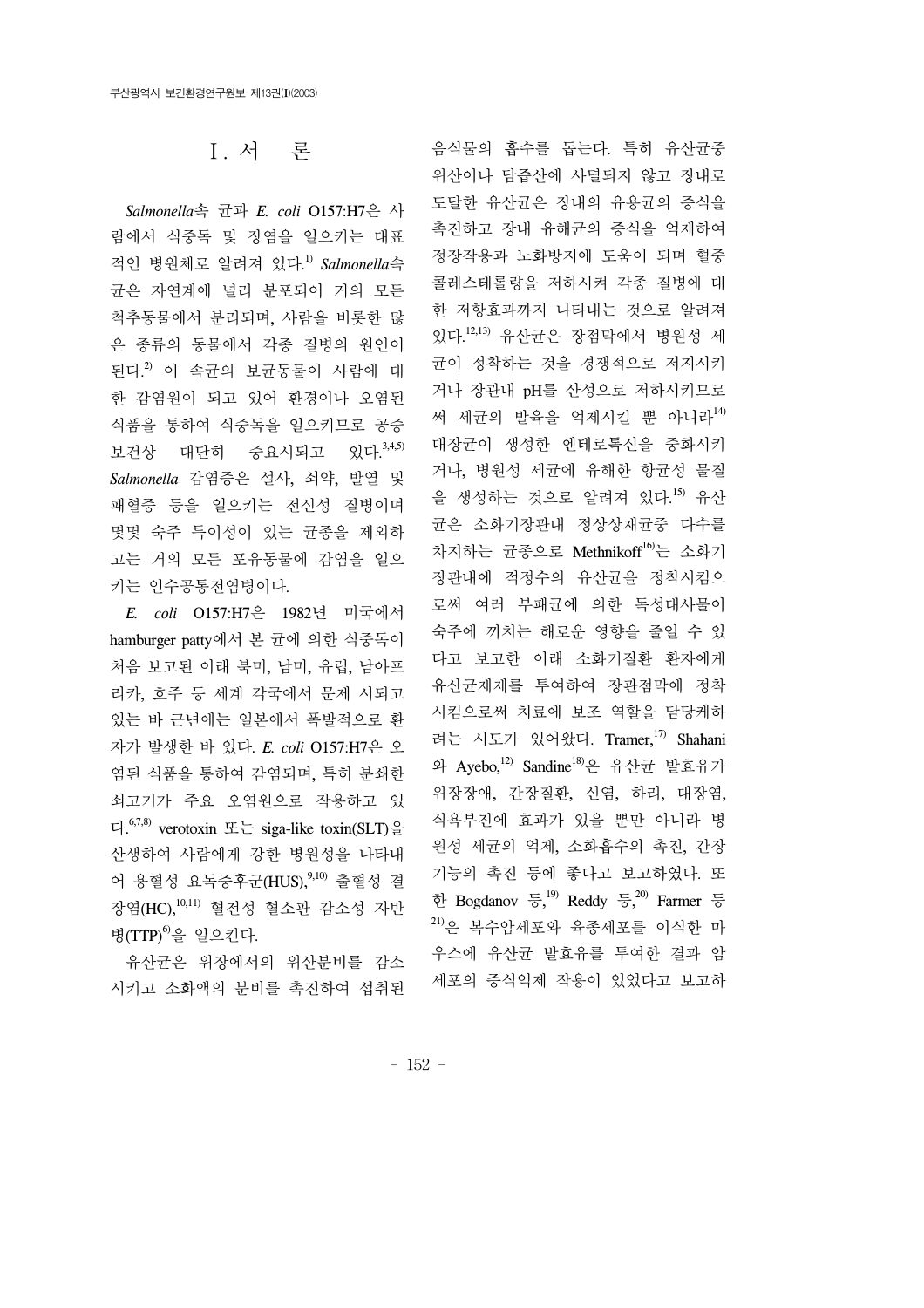였다. *Lactobacillus casei*와 *L acidophilus*도 장질환의 치료에 효과가 있는 것으로 널 리 알려져 있다. 가축에서 유산균의 투여 효과를 보면 *L acidophilus* 를 돼지에 급여 한 결과 장염의 감소와 증체효율의 개선 효과가 있음이 알려져 있고, *Str faecium*도 사료효율을 높여 주므로써 가축의 성장을 촉진하여 병원성 장내세균의 증식을 억제 시키는 것으로 알려져 있다. 이러한 유산 균의 장점과 더불어 최근 몇 년동안 유산 균의 병원성 세균 발육억제 및 항균작용 에 대한 실험이 면역학적 측면에서 시도 되고 있다. 어린 가축에 있어 위장질병을 예방함은 물론 치료 보조제로 쓰일 수 있 는 간단한 면역 생물학적인 방법을 제공 할 수 있을 것으로 기대된다.

 따라서 본 실험에서는 유제품에 일반적 으로 널리 사용되고 있는 대표적 유산균 인 *L casei*와 *L acidophilus*를 마우스에 투 여한 뒤 장내 유해세균인 *S typhimurium*과 *E. coli* O157:H7을 투여하여 이들 병원성 세균의 증식효과를 조사하였다.

## Ⅱ. 재료 및 방법

#### 1. 공시균주 및 배양

 유산균은 시중에서 유통중인 발효유로 부터 분리한 *L casei*와 *L acidophilus*를 사 용하였다. *Lactobacilli* MRS broth에 접종하 여 37℃에서 12시간 배양하였다,

*S typhimurium*과 *E. coli* O157:H7을

Brain heart infusion broth(Difco)에 접종하 여 37℃에서 18∼24시간 진탕배양(250rpm) 한 것을 동일 신선배지에 2회 계대 진탕 배양(5시간)하였다. 배양액을 원심침전하 여 균체를 phosphate buffered saline(PBS, pH 7.4) 용액으로 3회 세척한 다음 5×108 CFU 수준으로 희석하여 사용하였다.

#### 2. 공시동물

 동물은 자체사육실에서 사육중인 5∼8 주령의 체중 약 20∼30g의 마우스를 화염 소독한 mouse cage에사육하면서 건강을 확인하고, *E. coli* O157:H7 선택배지인 Sorbitol MacConkey agar(SMAC, Difco)와 *S almonella* 선택배지인 Xylose lysin dextrose(XLD, Difco) 배지에 분변을 배양 하여 미감염 동물을 선발 확인하였다. 사료는 멸균된 배합사료와 물을 자유 급 식 시켰다.

#### 3. 유산균 및 병원성 세균의 투여

 유산균의 경구투여에 의한 병원성 세균 의 증식효과를 알아보기 위하여 Table 1에 서와 같이 실험구(4개)를 설정하였고 각 실험구마다 15두의 마우스를 설정하였으 며, 대조군과 유산균 투여군에 병원성 세 균 투여 7일과 3일전부터, 병원성 세균 투 여 후 1일부터 매일 5×10<sup>9</sup> CFU의 유산균 0.2ml을 경구투여기를 이용하여 구강내에 투여하였다.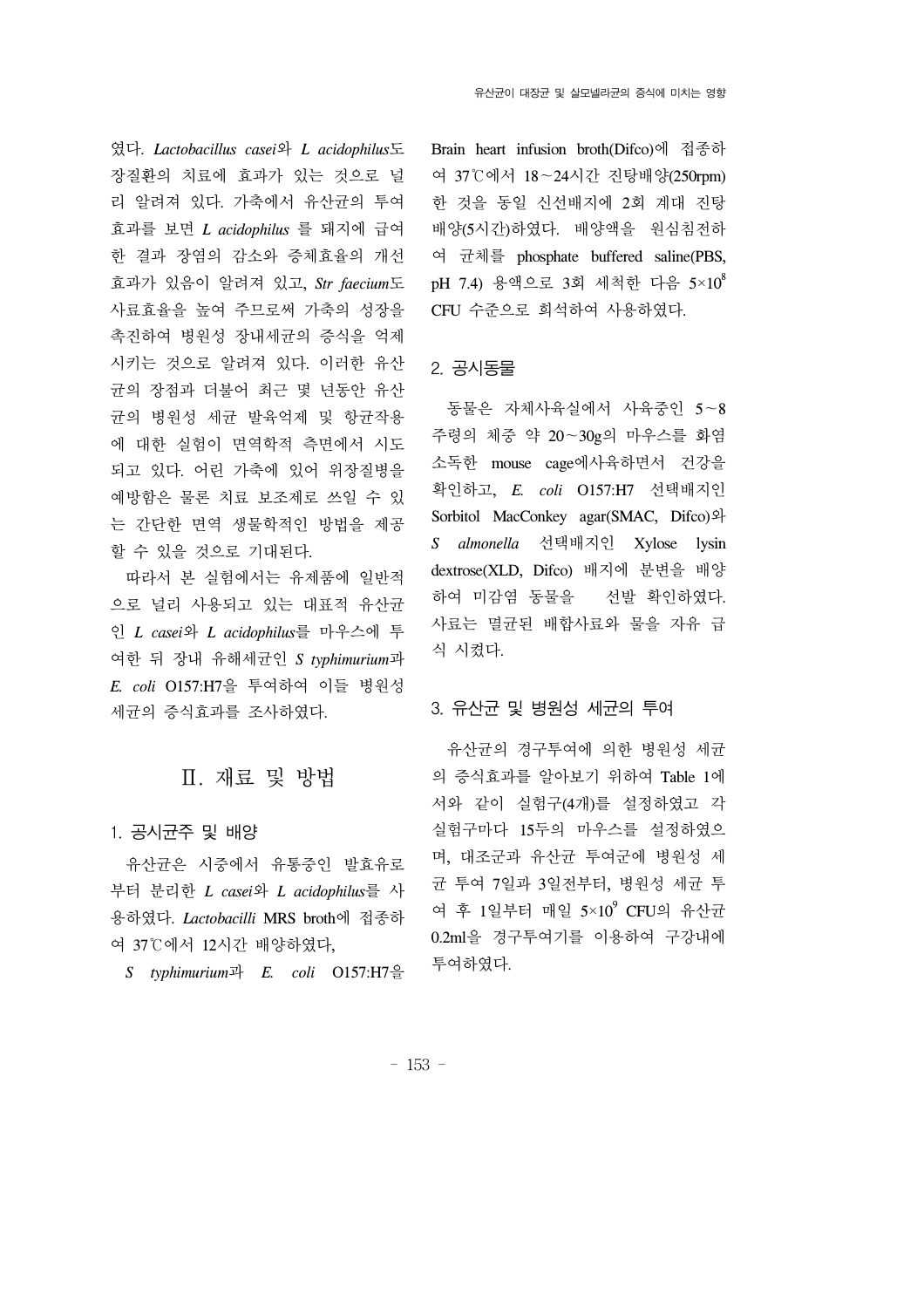| Groups    | Condition of administrated                                                     |  |  |  |  |  |  |  |
|-----------|--------------------------------------------------------------------------------|--|--|--|--|--|--|--|
| Control   | Non-administrated, after inoculation of the pathogens                          |  |  |  |  |  |  |  |
| A group   | Pre-administrated, on a daily basis 7 days before inoculation of the pathogens |  |  |  |  |  |  |  |
| B group   | Pre-administrated, on a daily basis 3days before inoculation of the pathogens  |  |  |  |  |  |  |  |
| $C$ group | Administrated daily on 1 day after inoculation of the pathogens                |  |  |  |  |  |  |  |

Table 1. Design of experimental groups based on administration of lactic acid bacteria

4. S typhimurium과 E. coli

O157:H7의 균수 측정

 병원성 세균의 증식성을 조사하기 위하 여 실험동물의 분변을 무균적으로 채취하 였다. 각 실험구 개체의 분변 1g을 9ml의 생리식염수에 균질화한 다음 10배 단계희 석하여 MacConkey agar와 SMAC에 도말 배양하여 *E. coli* O157:H7의 균수를 측정 하였다. SMAC에서 음성인 집락을 취하여 MUG test를 실시하여 MUG 음성임을 확 인하면서 *E. coli* O157:H7의 균수를 측정 하였다.

 *S typhimurium*의 균수를 측정하기 위하 여 XLD 배지에 단계희석된 분변을 도말 배양하여 *Salmonella* 특유의 black center 균 집락수를 측정하고 MUCAP test와 생 화학적 성상검사를 통하여 접종균임을 확 인하였다.

### Ⅲ. 결 과

## 1. 유산균이 E. coli O157:H7의 증 식에 미치는 영향

 유산균 *L casei*와 *L acidophilus*의 급여 가 *E. coli* O157:H7의 증식에 미치는 효과 를 조사한 결과는 Table 2에서와 같다. *L casei*를 급여한 대조군, 전 시험구에서 접 종 1일에 균수가 2.1×10<sup>5</sup>∼7.1×10<sup>5</sup> CFU/g으로 다소 차이가 있었으나, 대조군 및 전 시험구에서 접종 4일까지는 균수 가 증가되었고, 접종 7일 후부터는 균수가 감소하기 시작하였으며, A군과 B군이 접 종 21일후에는 각각 1.3×10<sup>1</sup>, 3.2×10<sup>1</sup> CFU/g으로 현저한 감소를 나타내었으나, 대조군과 C군은 각각 1.9×10<sup>2</sup> 및 6.4×10<sup>2</sup> CFU/g으로 다소 완만한 감소를 보였다.

 *L acidophilus*를 급여한 접종 1일에 A, B, C군은 대조군에 비해 균의 증식이 다 소 억제되었다. 접종 4일까지는 대조군 및 전 시험구에서 균수가 증가되었으나, 접종 7일 후부터는 감소하는 경향이었으며, A 군의 경우 접종 3주일 후에는 균이 거의 검출되지 않았다.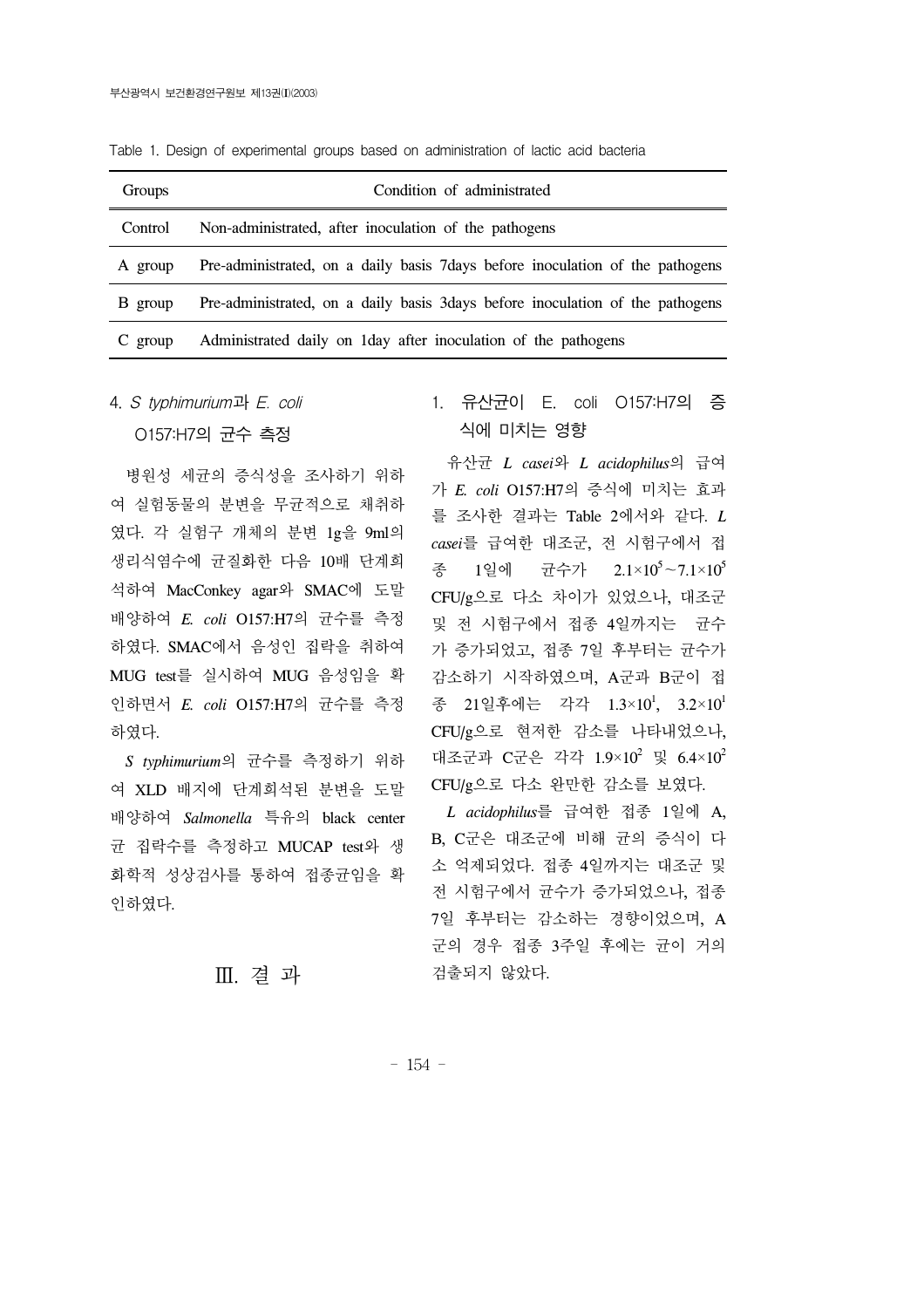|                | Number of $E$ . coli O157:H7(CFU/g) |                                                                               |   |   |  |                     |                                                                         |           |                     |  |
|----------------|-------------------------------------|-------------------------------------------------------------------------------|---|---|--|---------------------|-------------------------------------------------------------------------|-----------|---------------------|--|
| Days           | L casei                             |                                                                               |   |   |  | L acidophilus       |                                                                         |           |                     |  |
|                | Control                             | $\mathsf{A}$                                                                  | B | C |  | Control             | $\mathsf{A}$                                                            | B         | C                   |  |
| $\mathbf{1}$   |                                     | $7.1\times10^5$ $2.3\times10^5$ $3.2\times10^5$ $2.1\times10^5$               |   |   |  |                     | $3.8\times10^5$ $8.6\times10^4$ $6.9\times10^4$ $8.3\times10^4$         |           |                     |  |
| $\overline{4}$ |                                     | $8.2\times10^5$ $8.9\times10^5$ $9.2\times10^5$ $1.8\times10^6$               |   |   |  |                     | $1.9\times10^{6}$ $2.2\times10^{5}$ $7.6\times10^{5}$ $9.7\times10^{5}$ |           |                     |  |
| $7^{\circ}$    |                                     | $2.5 \times 10^5$ 6.7×10 <sup>3</sup> 1.5×10 <sup>4</sup> 4.5×10 <sup>4</sup> |   |   |  |                     | $2.4 \times 10^5$ $5.6 \times 10^3$ $6.7 \times 10^3$ $9.6 \times 10^4$ |           |                     |  |
| 10             |                                     | $3.2\times10^{4}$ $8.3\times10^{2}$ $7.2\times10^{3}$ $9.1\times10^{3}$       |   |   |  |                     | $5.8\times10^4$ $8.3\times10^2$ $9.8\times10^2$ $2.5\times10^4$         |           |                     |  |
| 14             |                                     | $4.6 \times 10^3$ $1.6 \times 10^2$ $8.7 \times 10^2$ $4.5 \times 10^3$       |   |   |  |                     | $4.2 \times 10^3$ $2.8 \times 10^1$ $8.7 \times 10^1$ $7.1 \times 10^2$ |           |                     |  |
| 21             |                                     | $1.9\times10^{2}$ $1.3\times10^{1}$ $3.2\times10^{1}$ $6.4\times10^{2}$       |   |   |  | $1.8 \times 10^{2}$ | $\leq 10$                                                               | $\leq$ 10 | $7.5 \times 10^{1}$ |  |

Table 2. Fecal shedding of E. coli O157:H7 in mouse administrated with lactic acid bacteria

Table 3. Fecal shedding of S typhimurium in mouse administrated with lactic acid bacteria

|                 | Number of S typhimurium( $CFU/g$ ) |                                                                         |   |   |  |                   |                                                                         |                               |                              |
|-----------------|------------------------------------|-------------------------------------------------------------------------|---|---|--|-------------------|-------------------------------------------------------------------------|-------------------------------|------------------------------|
| Days            | L casei                            |                                                                         |   |   |  | L acidophilus     |                                                                         |                               |                              |
|                 | Control                            | $\mathbf{A}$                                                            | B | C |  | Control           | $\mathsf{A}$                                                            | B                             | C                            |
|                 |                                    | $5.4 \times 10^5$ $2.9 \times 10^5$ $3.9 \times 10^5$ $2.8 \times 10^5$ |   |   |  |                   | $5.4 \times 10^5$ $7.3 \times 10^4$ $4.9 \times 10^4$ $7.5 \times 10^4$ |                               |                              |
| $\overline{4}$  |                                    | $6.4\times10^5$ $6.3\times10^5$ $5.2\times10^5$ $3.4\times10^5$         |   |   |  |                   | $3.7\times10^{6}$ $1.9\times10^{5}$ $2.1\times10^{5}$ $8.1\times10^{5}$ |                               |                              |
| 7               |                                    | $7.5 \times 10^4$ $3.8 \times 10^3$ $5.8 \times 10^3$ $3.7 \times 10^3$ |   |   |  |                   | $3.2\times10^5$ $8.4\times10^3$ $5.4\times10^4$ $6.3\times10^4$         |                               |                              |
| 10 <sup>1</sup> |                                    | $4.3\times10^{4}$ $7.2\times10^{2}$ $6.4\times10^{2}$ $1.6\times10^{3}$ |   |   |  |                   | $4.7\times10^4$ $7.8\times10^2$ $8.5\times10^2$                         |                               | $3.2\times10^3$              |
| 14              |                                    | $4.1\times10^{3}$ $5.1\times10^{1}$ $9.1\times10^{1}$ $2.8\times10^{2}$ |   |   |  |                   | $4.1\times10^{3}$ $2.9\times10^{1}$ $8.8\times10^{1}$                   |                               | 9.4 $\times$ 10 <sup>2</sup> |
| 21              |                                    | $2.5 \times 10^2$ $\leq 10$ $1.3 \times 10^1$ $5.1 \times 10^1$         |   |   |  | $2.9\times10^{2}$ |                                                                         | $\leq 10$ $1.2 \times 10^{1}$ | 3.7 $\times$ 10 <sup>2</sup> |

# 에 미치는 영향

 유산균 *L casei*와 *L acidophilus*의 급여 가 *S typhimurium*의 증식에 미치는 효과를 조사한 결과는 Table 3에서와 같다. *L casei*를 급여한 대조군, 전 시험구에서 접 종 1일에 균수가 2.8×10<sup>5</sup>∼5.4×10<sup>5</sup>

2. 유산균이 *S typhimurium*의 승식 CFU/g으로 거의 유사한 균수를 나타내었 고, 대조군 및 전 시험구에서 접종 4일까 지는 균수가 증가되었으나, 접종 7일 후 부터는 균수가 감소하기 시작하였으며, 전 시험구에서 그 후 점차 감소하여 접종 3 주일 후에는 A군의 경우 거의 균의 배설 을 관찰할 수 없었고, B, C군의 경우 1.3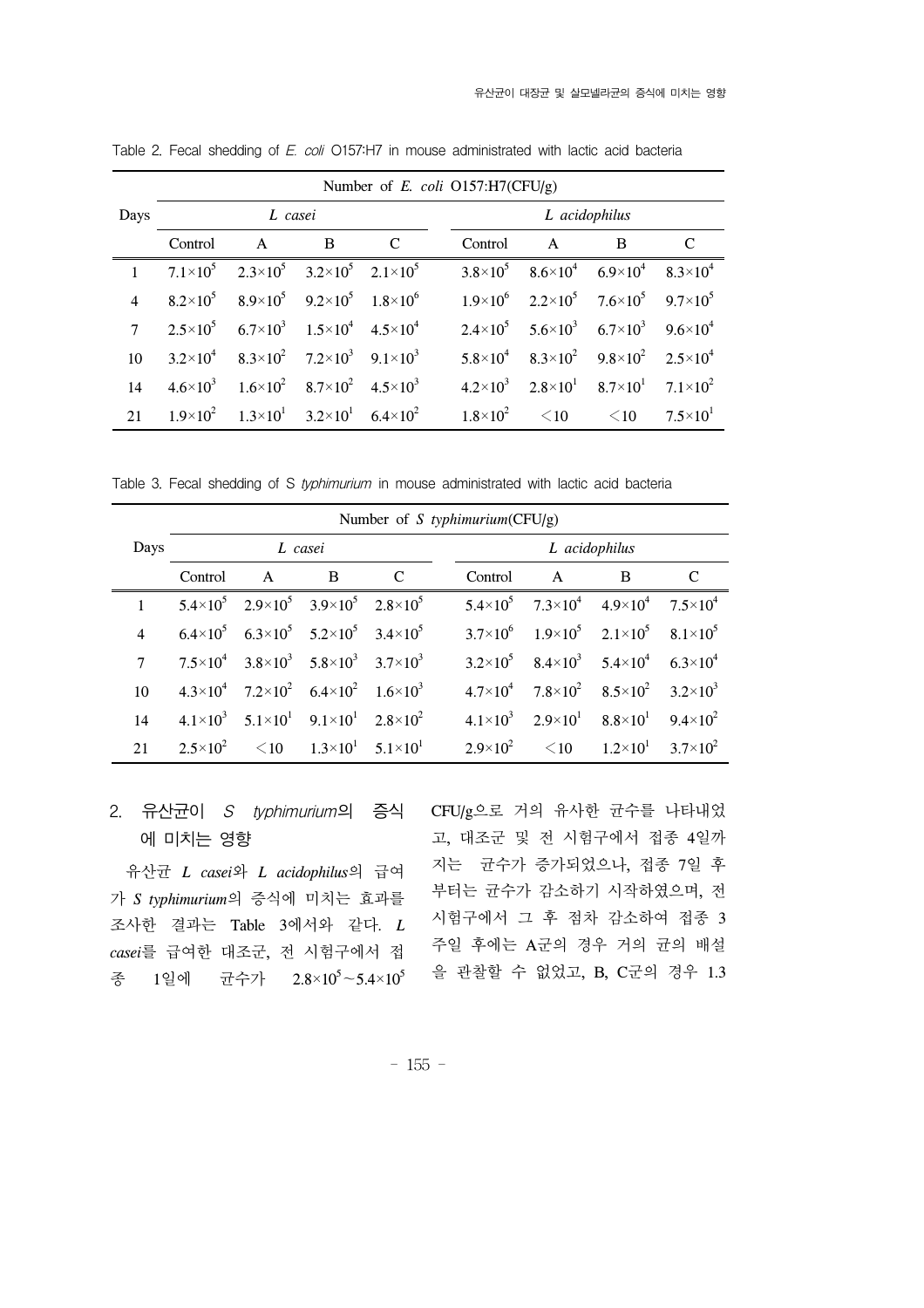×10<sup>1</sup>∼5.1×10<sup>1</sup> CFU/g으로 현저한 감소를 보였으며, 대조군의 경우에는 접종 3주일 후에는 2.5×10<sup>2</sup> CFU/g으로 다소 완만한 감소세를 나타내었다.

 *L acidophilus*를 급여한 접종 1일에는 유 산균 *L casei*를 급여한 균수와 유사하였 고, A, B군은 접종 3주일 후에는 균수가 거의 배설되지 않거나 현저하게 증식이 억제된 반면, 대조군과 C군은 접종 3주일 후까지 다소 완만하게 억제되는 경향을 보였다.

## Ⅳ. 고찰 및 결론

 *Salmonella*속 균과 *E. coli* O157:H7은 사 람에서 식중독 및 장염을 일으키는 대표 적인 병원체로 알려져 있다. 유산균은 위 장에서의 위산분비를 감소시키고 소화액 의 분비를 촉진하여 섭취된 음식물의 흡 수를 돕는다. 특히 유산균중 위산이나 담 즙산에 사멸되지 않고 장내로 도달한 유 산균은 장내의 유용균의 증식을 촉진하고 장내 유해균의 증식을 억제하여 정장작용 과 노화방지에 도움이 되며 혈중 콜레스 테롤량을 저하시키며 각종 질병에 대한 저항효과까지 나타내는 것으로 알려져 있 다. 유산균은 장점막에서 병원성 세균이 정착하는 것을 경쟁적으로 저지시키거나 장관내 pH를 산성으로 저하시키므로써 세 균의 발육을 억제시킬 뿐 아니라 대장균 이 생성한 엔테로톡신을 중화시키거나, 병

원성 세균에 유해한 항균성 물질을 생성 하는 것으로 알려져 있다.

 따라서 본 실험에서는 식중독 예방의 기초자료로 활용코자 유제품에 일반적으 로 널리 사용되고 있는 대표적 유산균인 *L casei*와 *L acidophilus*를 마우스에 급여 한 뒤 장내 유해세균인 *S typhimurium*과 *E. coli* O157:H7을 투여하여 이들 병원성 세균의 증식효과를 비교 시험하였다.

 유산균 *L casei*와 *L acidophilus*의 급여 가 *E. coli* O157:H7의 증식에 미치는 효과 를 조사한 결과 유산균 급여군에서 비급 여 대조군에 비하여 *E. coli* O157:H7의 증 식이 억제되었다. 이러한 결과는 앞선 연 구자들이 보고한 유산균이 병원성 세균에 대한 증식억제 효과가 있었다는 것과 유 사하였다. Perdigon 등 $^{22}$ 에 의하면 쥐에 유 산균을 급여하였을 경우 대식세포 및 임 파구를 활성화시켜 면역력이 증가되었다 고 하였는데, 본 실험에서도 유산균 급여 10일 후부터 균수가 현저히 감소한 것도 유산균에 의한 면역증강 및 발육억제 작 용과 관계가 깊은 것으로 사료된다.

 유산균 *L casei*와 *L acidophilus*의 급여 가 *S typhimurium*의 증식에 미치는 효과를 조사한 결과에서도 유산균 급여구가 비급 여구에 비하여 균수가 현저하게 억제되었 다는 결과로 미루어 볼 때, *E. coli* O157:H7의 증식에 미치는 효과와 유사한 결과를 나타내었다. 이러한 결과 역시 앞 선 연구자들이 보고한 유산균이 병원성 세균에 대한 증식억제 효과 및 면역증강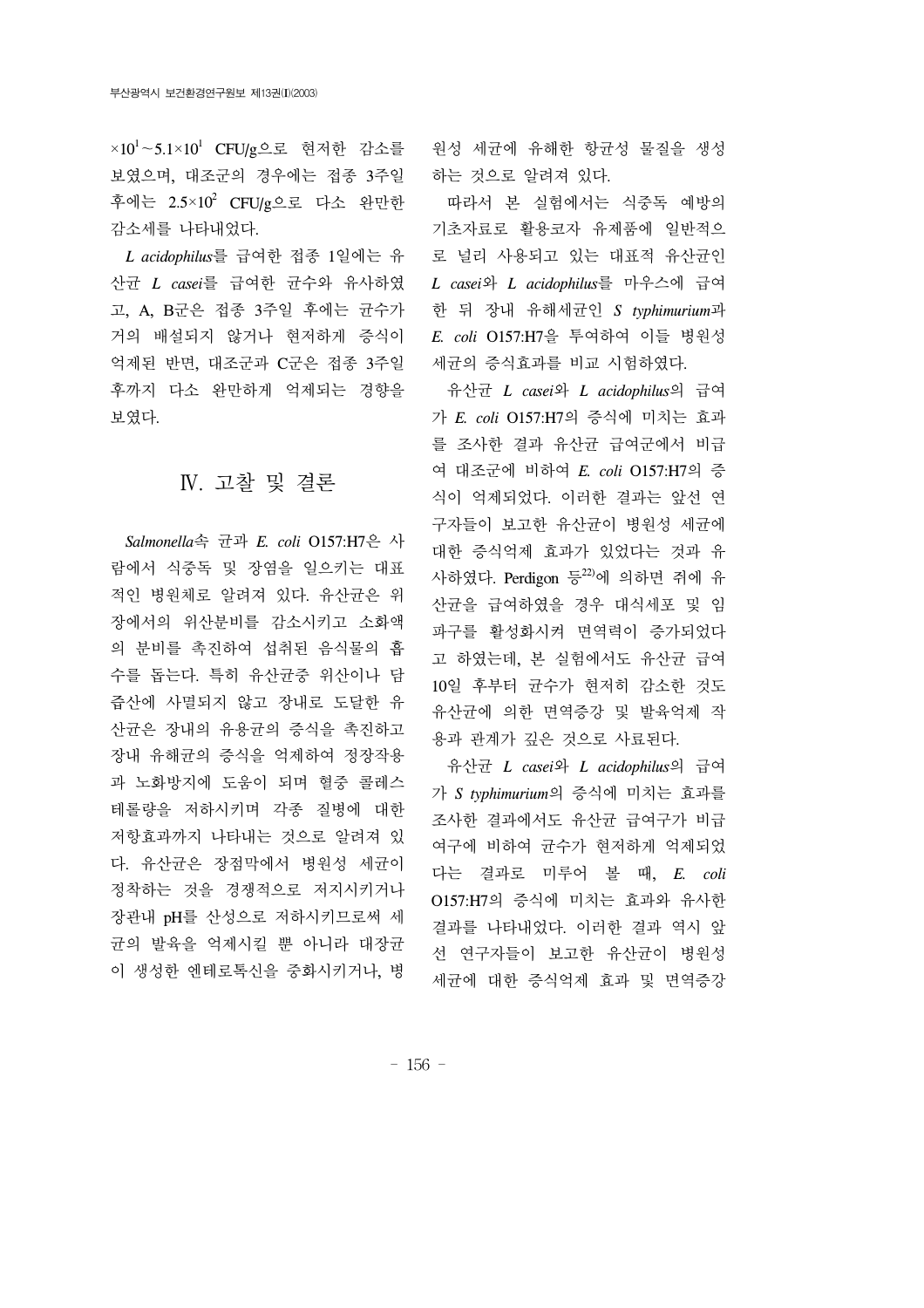효과와 관계가 있다는 것이 입증되었다고 판단되었다. 다만 앞의 결과에서도 나타났 듯이 병원성 세균을 투여한 후에 유산균 을 급여한 C군에서는 결과가 미흡하여 병 원성 세균에 대한 방어효과를 인정하기에 는 다소 미흡하였다. 이상과 같은 결과로 미루어 볼 때 병원성 미생물에 대한 예방 효과로 유산균을 급여할 경우 최소한 7일 이전부터 매일 급여하는 것이 가장 효과 적일 것으로 나타났다.

## 참 고 문 헌

- 1. Karmali, M.A.: Infection by verocytotoxin-producing *E coli*, *Clin. Microbiol. Rev.*, 2: 15∼39. 1989.
- 2. Edward P.R. and Galton M.M.: *Salmonellosis*. *Adv. Vet. Sci*. 11: 1∼63. 1967.
- 3. Davis BD, Dulbecco R, Eisen HN, Ginsberg HS.Microbiology. 4th ed, *Harpes and Row Publishers*, 576∼579. 1990.
- 4. EL-Glazzar P.E. and Martin E.H.: *Salmonellae, Salmonellosis,* and Dairy Foods: *A Review. J. Dairy Sci*. 75: 2327∼2343. 1994.
- 5. Murray PR, Pfalier MA, Tenouer FC, Yolken RH. Manual of Clinical Microbiology. 7th ed. ASM Press, 467∼471. 1999.
- 6. Brain, M.C., Dacie, J.V., Hourihane, DO'B.: Microangiopathic hemolytic anemia; the possible role of vascular lesions in pathogenesis. *Br. J. Hamatol*. 8: 358∼373. 1962.
- 7. Marques, L.R.M., Peiris, J.S., Cryz, S.J.: *E coli* strains isolated from pigs with edema disease produce a variant Shiga-like toxin II. *FEMS Microbiol. Lett.* 44: 33∼38, 1987.
- 8. Doyle, M.P.: *E coli* O157:H7 and its significance in foods. *Int. J. Food Microbiol*., 12: 289∼301, 1991.
- 9. Karmali, M.A., Petric, M., Lom, C.: The association between hemolytic uremic syndrome and infection by verotoxin-producing *E coli*, *J. Infect. Dis*., 151: 775∼782, 1985.
- 10. Hockin, J.C., Lior, H.,: haemorrhagic colitis and hemolytic uremic syndrome caused by *E coli* O157:H7 in Canada. *Can. Dis. Wkly. Rep*., 13: 203∼204, 1987.
- 11. Pai, C.H., Gordon, R., Sim, H.V.: Sporadic causes of hemorrhagic colitis associated with *E coli* O157:H7. *Ann. Int. Med.*, 101: 738∼742, 1984.
- 12. Khem, M., Shahani, K.M. and Amadu, D., Ayebo, A.D.: Role of dietary *Lactobacilli* in gastrointestinal microecology. *Am. J. Clin. Nutr*., 33: 2488, 1980.